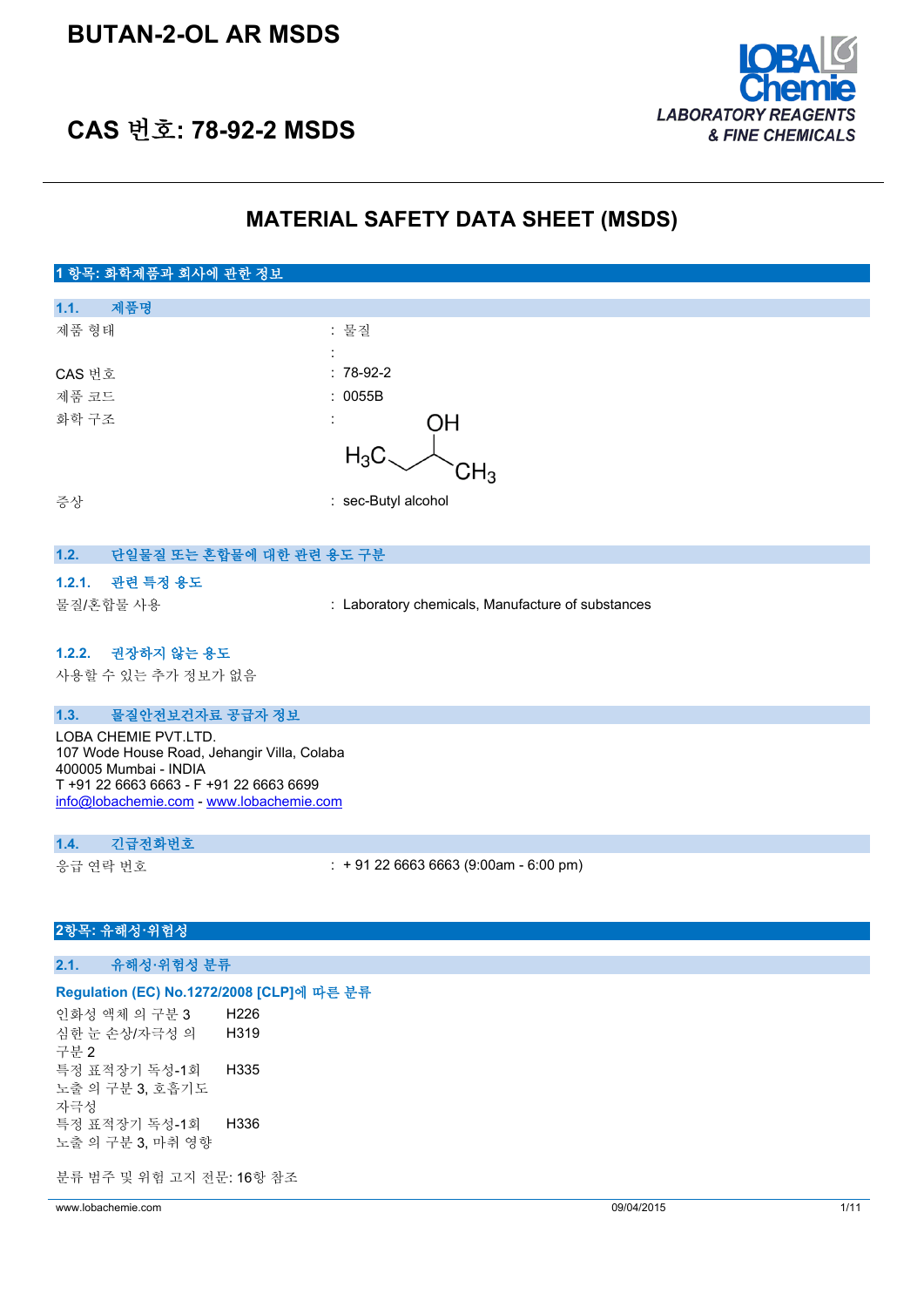#### **Directive 67/548/EEC 또는 Directive 1999/45/EC에 따른 분류**

Xi; R36 Xi; R37 R10 R67 Full text of R-phrases: see section 16

## **물리화학적, 인체 건강 및 환경상의악영향**

사용할 수 있는 추가 정보가 없음

| 예방조치문구를 포함한 경고표지 항목<br>2.2.          |                                                                                                                     |
|--------------------------------------|---------------------------------------------------------------------------------------------------------------------|
| 규정 (EC) No. 1272/2008에 따른 라벨 표시[CLP] |                                                                                                                     |
| 위험 표시 그림문자(CLP)                      | GHS02<br>GHS07                                                                                                      |
| Signal word (CLP)                    | : 경고                                                                                                                |
| 유해·위험 문구(CLP)                        | : H226 - 인화성 액체 및 증기<br>H319 - 눈에 심한 자극을 일으킴<br>H335 - 호흡 자극성을 일으킬 수 있음<br>H336 - 졸음 또는 현기증을 일으킬 수 있음               |
| 예방 조치 문구(CLP)                        | : P261 - 분진·흄·가스·미스트·증기·스프레이의 흡입을 피하시오.<br>P305+P351+P338 - 눈에 묻으면 몇 분간 물로 조심해서 씻으시오. 가능하면<br>콘택트렌즈를 제거하시오. 계속 씻으시오 |

#### **2.3. 기타 정보**

사용할 수 있는 추가 정보가 없음

| 3항목: 구성성분의 명칭 및 함유량 |                            |  |
|---------------------|----------------------------|--|
|                     |                            |  |
| 3.1.<br>단일물질        |                            |  |
| 명칭                  | $\therefore$ BUTAN-2-OL AR |  |
| CAS 번호              | $: 78-92-2$                |  |

R- 및 H- 문구에 대한 전문: 16항 참조

| www.lobachemie.com | 09/04/2015 | 2/1 |
|--------------------|------------|-----|
| 해당없음               |            |     |
| 하 하 모<br>3.2.      |            |     |
|                    |            |     |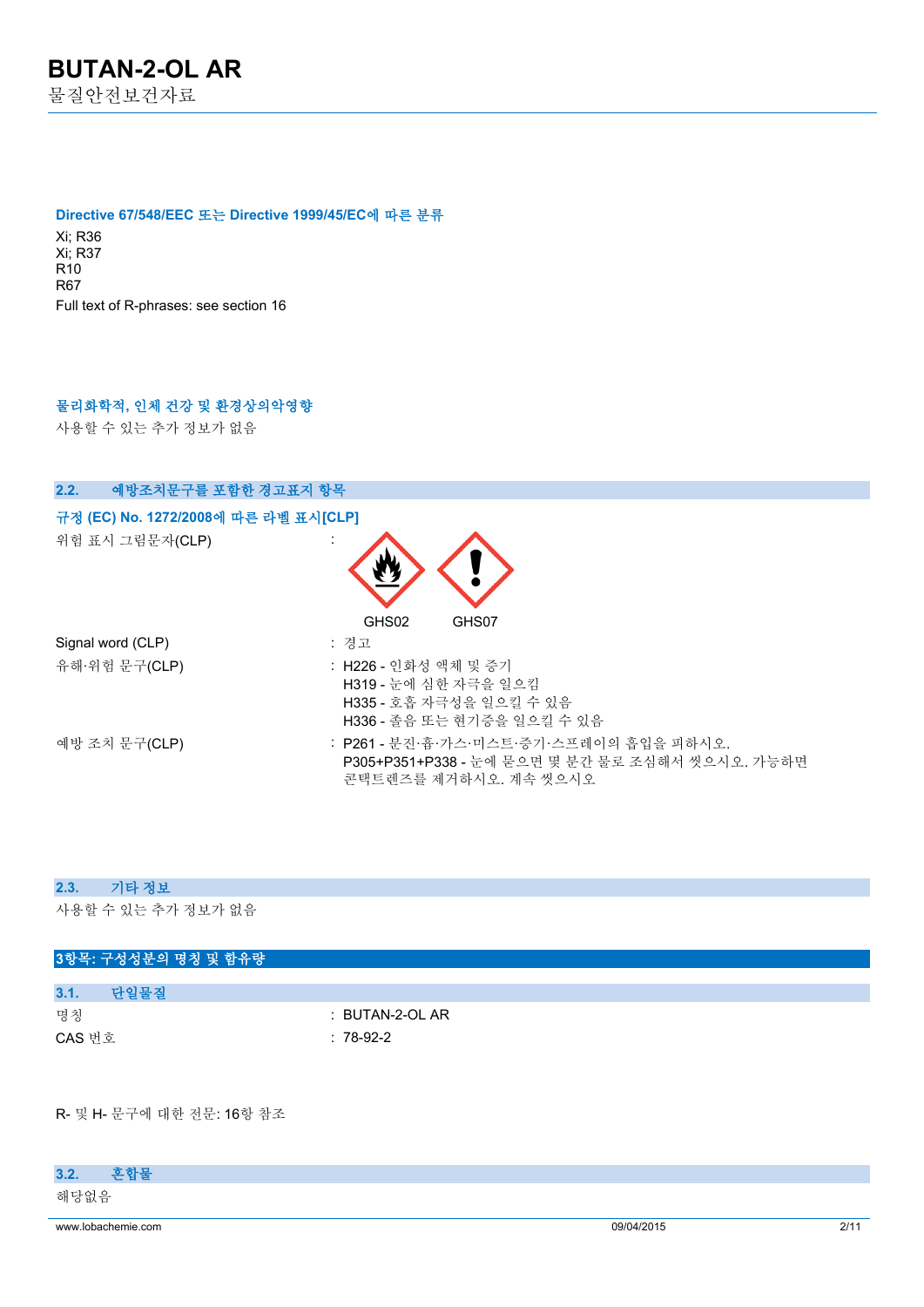물질안전보건자료

## **4항목: 응급조치요령**

| 4.1.<br>응급조치 요령                    |                                                                                                                                                              |
|------------------------------------|--------------------------------------------------------------------------------------------------------------------------------------------------------------|
| 흡입 후 응급 조치                         | : 신선한 공기가 있는 곳으로 옮기고 호흡하기 쉬운 자세로 안정을 취하시오. 불편함을<br>느끼면 의료기관(의사)의 진찰을 받으시오.                                                                                   |
| 피부 접촉 후 응급 조치                      | : 오염된 모든 의복은 벗거나 제거하시오. 피부를 물로 씻으시오/샤워하시오.                                                                                                                   |
| 안구 접촉 후 응급 조치                      | : 몇 분간 물로 조심해서 씻으시오. 가능하면 콘택트렌즈를 제거하시오. 계속 씻으시오.<br>눈에 자극이 지속되면. 의학적인 조치·조언을 구하시오.                                                                           |
| 섭취 후 응급 조치                         | : Rinse mouth out with water. If you feel unwell, seek medical advice.                                                                                       |
| 변이원성<br>4.2.                       |                                                                                                                                                              |
| 흡입 후 증상/부상                         | : 호흡 자극성을 일으킬 수 있음. 졸음 또는 현기증을 일으킬 수 있음.                                                                                                                     |
| 안구 접촉 후 증상/부상                      | : 눈에 심한 자극을 일으킴.                                                                                                                                             |
| 즉각적인 치료 및 특수 치료 필요 여부 표시<br>4.3.   |                                                                                                                                                              |
| Treat symptomatically.             |                                                                                                                                                              |
| 5항목: 폭발·화재시 대처방법                   |                                                                                                                                                              |
| 적절한 소화제<br>5.1.                    |                                                                                                                                                              |
| 적절한 소화제                            | : dry chemical powder, alcohol-resistant foam, carbon dioxide (CO2).                                                                                         |
| 부적절한 소화재                           | : Do not use a heavy water stream.                                                                                                                           |
|                                    |                                                                                                                                                              |
| 5.2.<br>화학물질로부터 생기는 특정 유해성         |                                                                                                                                                              |
| 화재 위험                              | : 인화성 액체 및 증기.                                                                                                                                               |
| 폭발 위험                              | : May form flammable/explosive vapour-air mixture.                                                                                                           |
| 소방대원을 위한 조언<br>5.3.                |                                                                                                                                                              |
| 사용할 수 있는 추가 정보가 없음                 |                                                                                                                                                              |
| 6항목: 누출사고시 대처방법                    |                                                                                                                                                              |
| 인체를 보호하기 위해 필요한 조치사항 및 보호구<br>6.1. |                                                                                                                                                              |
| 일반 조치                              | : Remove ignition sources. Use special care to avoid static electric charges. No naked<br>lights. No smoking.                                                |
| 비응급 요원용<br>6.1.1.                  |                                                                                                                                                              |
| 응급 조치                              | : Evacuate unnecessary personnel.                                                                                                                            |
| 응급 구조대용<br>6.1.2.                  |                                                                                                                                                              |
| 보호 장비                              | : 분진·흄·가스·미스트·증기·스프레이의 흡입을 피하시오.                                                                                                                             |
| 환경을 보호하기 위해 필요한 조치사항<br>6.2.       |                                                                                                                                                              |
| 환경으로 배출하지 마시오.                     |                                                                                                                                                              |
| 정화 또는 제거 방법<br>6.3.                |                                                                                                                                                              |
| 세척 방법                              | : 누출물을 모으시오. On land, sweep or shovel into suitable containers. Soak up spills<br>with inert solids, such as clay or diatomaceous earth as soon as possible. |
| 기타 항목 참조<br>6.4.                   |                                                                                                                                                              |

사용할 수 있는 추가 정보가 없음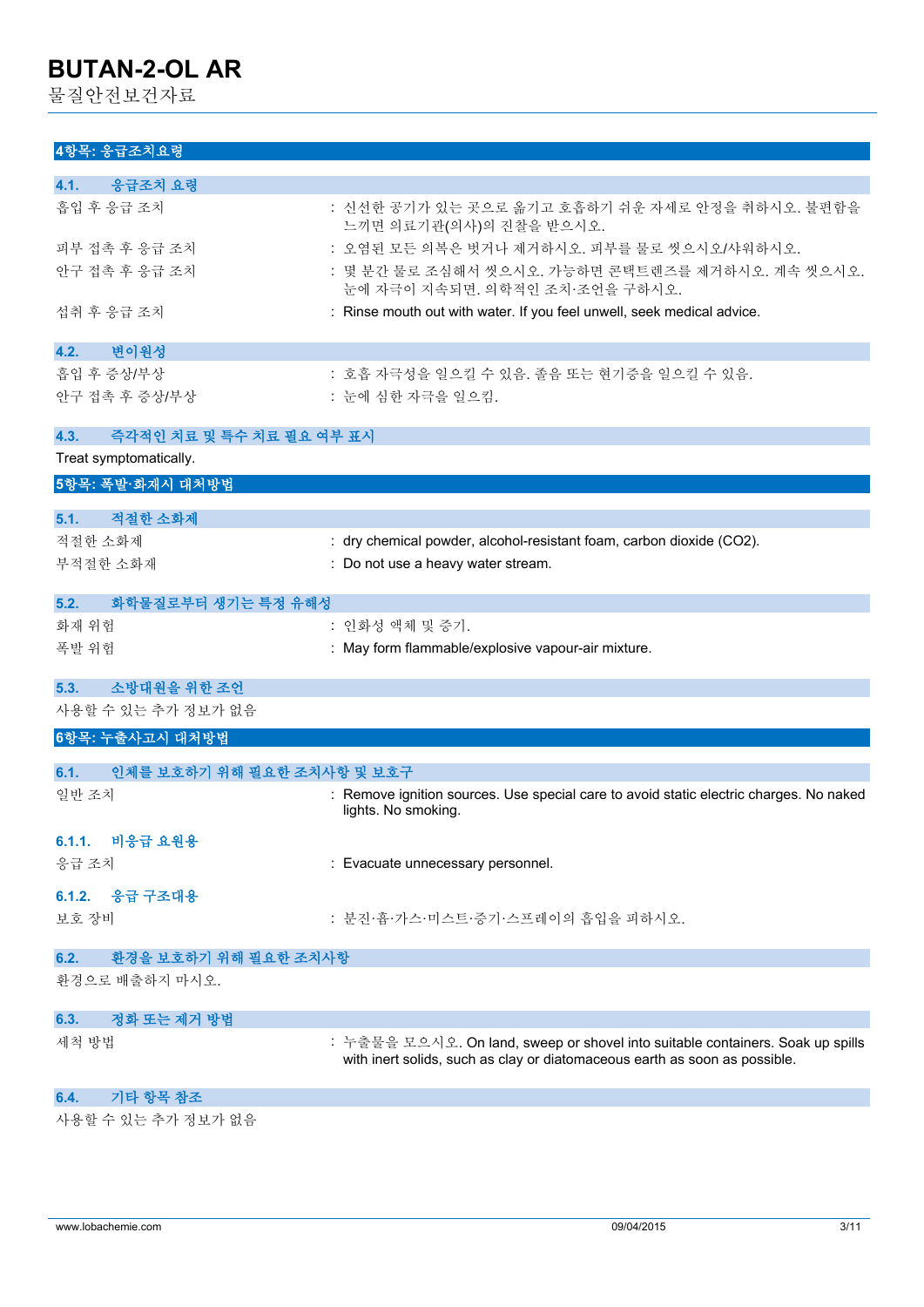물질안전보건자료

## **7항목: 취급 및 저장방법**

| 7.1.<br>안전취급요령                 |                                                                                                                                         |
|--------------------------------|-----------------------------------------------------------------------------------------------------------------------------------------|
| 처리 시 위험 가중                     | : Handle empty containers with care because residual vapours are flammable.                                                             |
| 안전취급요령                         | : No naked lights. No smoking. 정전기 방지 조치를 취하시오. 스파크가 발생하지 않는<br>도구를 사용하시오. 분진·흄·가스·미스트·증기·스프레이의 흡입을 피하시오. 옥외<br>또는 환기가 잘 되는 곳에서만 취급하시오. |
| 위생 조치                          | : 취급 후에는  을(를) 철저히 씻으시오.                                                                                                                |
|                                |                                                                                                                                         |
| 피해야할 조건을 포함한 안전한 저장 방법<br>7.2. |                                                                                                                                         |
| 적절한 공학적 관리                     | : Proper grounding procedures to avoid static electricity should be followed.<br>용기·수용설비를 접지·접합시키시오. 폭발 방지용 전기/환기/조명/ 장비를<br>사용하시오.     |
| 보관 조건                          | : 용기를 단단히 밀폐하시오. Store in original container. 건조한 장소에 보관하시오.                                                                            |
| 부적합한 재료                        | : Heat sources.                                                                                                                         |
|                                |                                                                                                                                         |
| 특정 최종 사용<br>7.3.               |                                                                                                                                         |
| 사용할 수 있는 추가 정보가 없음             |                                                                                                                                         |

## **8항목: 노출방지 및 개인보호구**

| 8.1. 제어 매개 변수      |  |
|--------------------|--|
| 사용할 수 있는 추가 정보가 없음 |  |

| 노출방지<br>8.2.                 |                                                                                                            |
|------------------------------|------------------------------------------------------------------------------------------------------------|
| 손보호                          | : 보호 장갑                                                                                                    |
| 눈보호                          | : Chemical goggles or safety glasses                                                                       |
| 신체 보호                        | : 적절한 보호복을 착용하시오                                                                                           |
| 호흡기 보호                       | : Where exposure through inhalation may occur from use, respiratory protection<br>equipment is recommended |
| 9항목: 물리화학적 특성                |                                                                                                            |
| 기본적인 물리화학적 특성에 대한 정보<br>9.1. |                                                                                                            |
| 물리적 상태                       | : 액체                                                                                                       |
| 분자량                          | : 74.12 g/mol                                                                                              |
| 색상                           | : Clear Colorless.                                                                                         |
| 냄새                           | : sweet, fruity odor.                                                                                      |
| 냄새 역치                        | $: 3.2$ ppm                                                                                                |
| pH                           | : 7                                                                                                        |
| 상대 증발 속도(부틸아세테이트=1)          | : 자료없음                                                                                                     |
| 융해점                          | $: -115 °C$                                                                                                |
| 빙점                           | : 자료없음                                                                                                     |
|                              |                                                                                                            |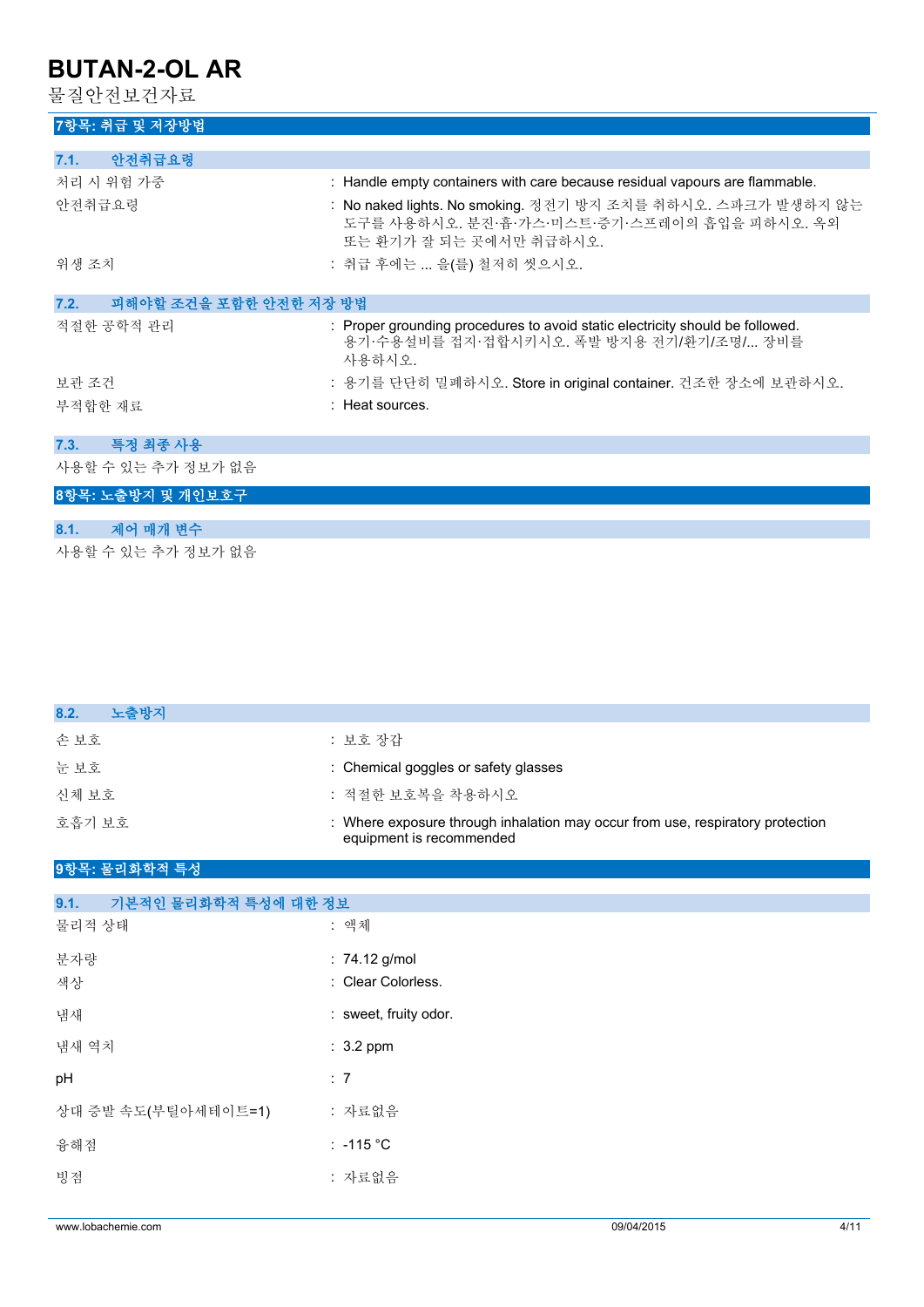물질안전보건자료

| 초기 끓는점과 끓는점 범위     | : $99.5^{\circ}$ C                                      |
|--------------------|---------------------------------------------------------|
| 인화점                | : 24 $^{\circ}$ C                                       |
| 자연발화온도             | : 4050 $°C$                                             |
| 분해온도               | : 자료없음                                                  |
| 인화성(고체, 기체)        | : Flammable<br>인화성 액체 및 증기                              |
| 증기압                | : 12 mm Hg at 20C                                       |
| 20°C에서의 상대 증기 밀도   | : 2.6                                                   |
| 상대 밀도              | : 자료없음                                                  |
| 비중/밀도<br>용해도       | : $0.808$ g/cm <sup>3</sup><br>: 물: 12.5 g/100ml @ 20°C |
| n-옥탄올/물분배계수        | : 자료없음                                                  |
| 점도, 운동학적           | : 자료없음                                                  |
| 점도, 역학적            | : 3.5 cP @ 20 deg C                                     |
| 폭발성                | : 자료없음                                                  |
| 산화성                | : 자료없음                                                  |
| 인화 또는 폭발 범위의 상한/하한 | $: 0.017 - 0.098$ vol %                                 |

#### **9.2. 그 밖의 참고사항**

사용할 수 있는 추가 정보가 없음

## **10항목: 안정성 및 반응성**

**10.1. 반응성** 사용할 수 있는 추가 정보가 없음

### **10.2. 화학적 안정성**

인화성 액체 및 증기. May form flammable/explosive vapour-air mixture.

### **10.3. 유해 반응의 가능성**

사용할 수 있는 추가 정보가 없음

## **10.4. 피해야 할 조건**

Open flame. Overheating. 직사광선. 열. Sparks.

## **10.5. 피해야 할 물질**

사용할 수 있는 추가 정보가 없음

## **10.6. 분해시 생성되는 유해물질**

May release flammable gases.

## **11항목: 독성에 관한 정보**

## **11.1. 독성에 대한 정보**

급성 독성 : 분류되지 않음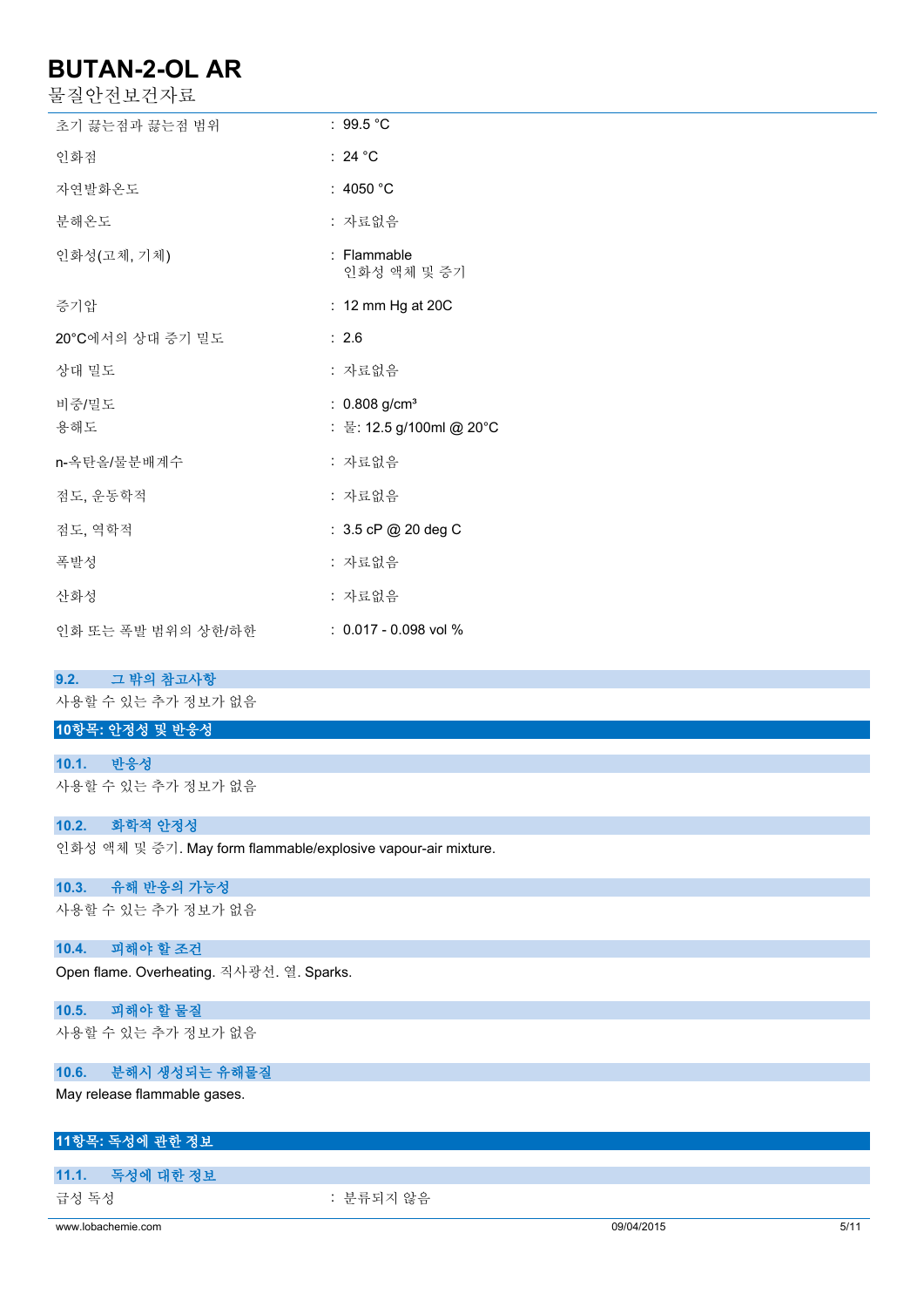물질안전보건자료

| 점도, 운동학적                       | 4.33168317 mm <sup>2</sup> /s                         |
|--------------------------------|-------------------------------------------------------|
| <b>BUTAN-2-OL AR (78-92-2)</b> |                                                       |
| 흡인유해성                          | : 분류되지 않음                                             |
| 특정 표적장기 독성 (반복노출)              | : 분류되지 않음                                             |
| 생식독성<br>특정 표적장기 독성 (1회노출)      | : 분류되지 않음<br>: 호흡 자극성을 일으킬 수 있음. 졸음 또는 현기증을 일으킬 수 있음. |
| 발암성                            | : 분류되지 않음                                             |
| 생식세포 돌연변이 유발성                  | : 분류되지 않음                                             |
| 호흡기 또는 피부 과민성                  | pH: 7<br>: 분류되지 않음                                    |
| 심한 눈손상 또는 자극성                  | pH: 7<br>: 눈에 심한 자극을 일으킴.                             |
| 피부 부식성 / 자극성                   | : 분류되지 않음                                             |

### **12항목: 환경에 미치는 영향**

#### **12.1. 독성**

사용할 수 있는 추가 정보가 없음

#### **12.2. 잔류성 및 분해성**

사용할 수 있는 추가 정보가 없음

## **12.3. 생물농축성**

사용할 수 있는 추가 정보가 없음

### **12.4. 토양이동성**

사용할 수 있는 추가 정보가 없음

### **12.5. PBT 및 vPvB 평가 결과**

사용할 수 있는 추가 정보가 없음

### **12.6. 기타 유해 영향**

사용할 수 있는 추가 정보가 없음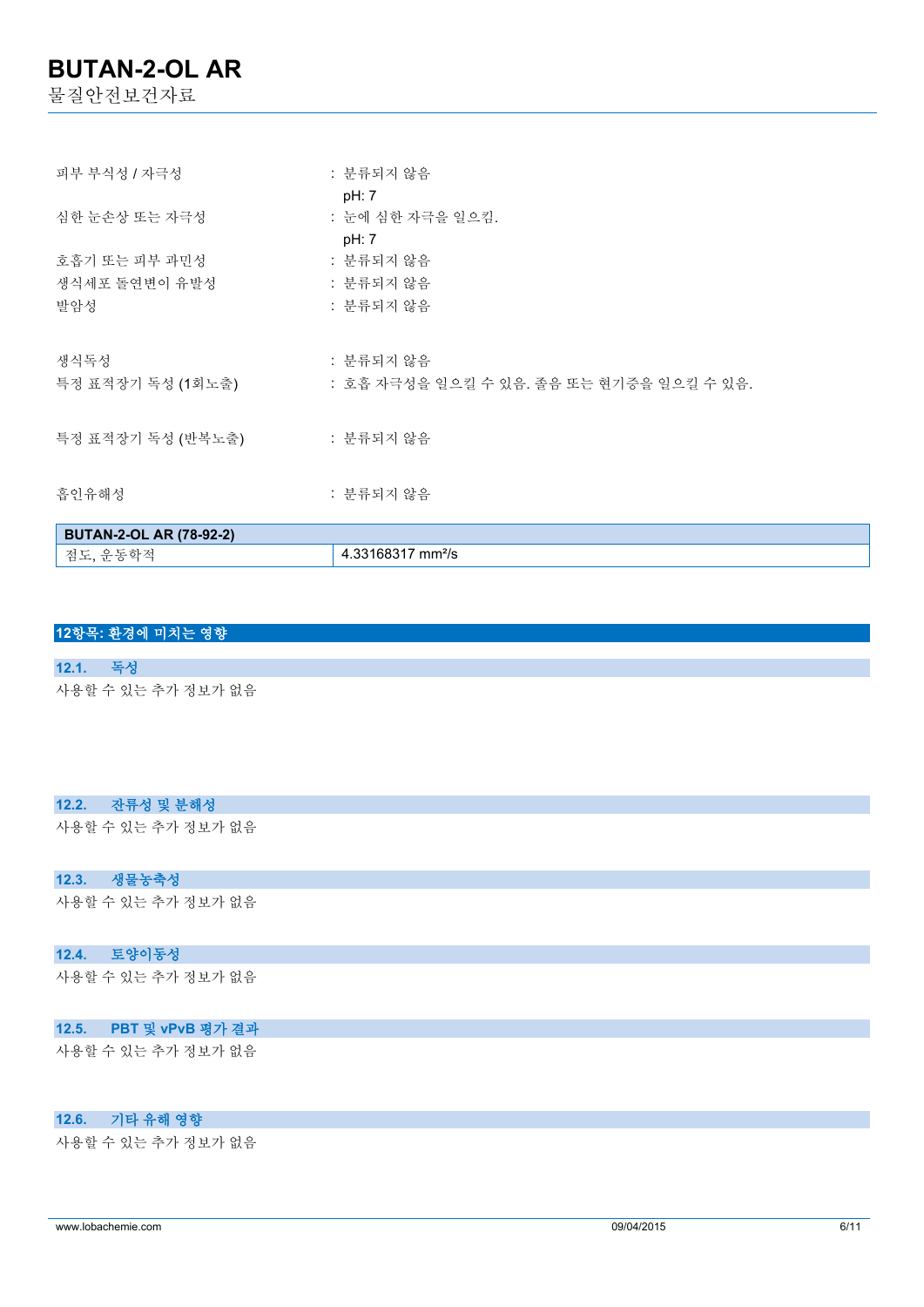물질안전보건자료

## **13항목: 폐기시 주의사항**

| 폐기물 처리법<br>13.1.                              |                                                                             |
|-----------------------------------------------|-----------------------------------------------------------------------------|
| Product/Packaging disposal<br>recommendations | :  내용물과 용기를 폐기하시오.                                                          |
| 추가 정보                                         | : Handle empty containers with care because residual vapours are flammable. |

## **14항목: 운송에 필요한 정보**

ADR / RID / IMDG / IATA / ADN 에 따름

| 14.1. 유엔번호(UN No.)                   |                                     |
|--------------------------------------|-------------------------------------|
| UN-번호(ADR)                           | : 1120                              |
| UN-번호 (IMDG)                         | : 1120                              |
| UN-번호(IATA)                          | : 1120                              |
| UN-번호(ADN)                           | : 1120                              |
| UN-번호(RID)                           | : 1120                              |
|                                      |                                     |
| 적정선적명<br>14.2.                       |                                     |
| 고유 운송 명칭(ADR)                        | : BUTANOLS                          |
| Proper Shipping Name (IMDG)          | : BUTANOLS                          |
| 고유 운송 명칭(IATA)                       | : BUTANOLS                          |
| 고유 운송 명칭(ADN)                        | : BUTANOLS                          |
| 고유 운송 명칭(RID)                        | : BUTANOLS                          |
| Transport document description (ADR) | : UN 1120 BUTANOLS, 3, III, $(D/E)$ |
| 운송 문서 기술 (IMDG)                      | $:$ UN 1120 BUTANOLS, 3, III        |
| 운송 문서 기술 (IATA)                      | $:$ UN 1120 BUTANOLS, 3, III        |
| 운송 문서 기술 (ADN)                       | : UN 1120 BUTANOLS, 3, III          |
| 운송 문서 기술 (RID)                       | : UN 1120 BUTANOLS, 3, III          |

#### **14.3. 운송에서의 위험성 등급 ADR**

| .                   |     |
|---------------------|-----|
| 운송 위험 분류 (ADR)      | : 3 |
| Danger labels (ADR) | : 3 |

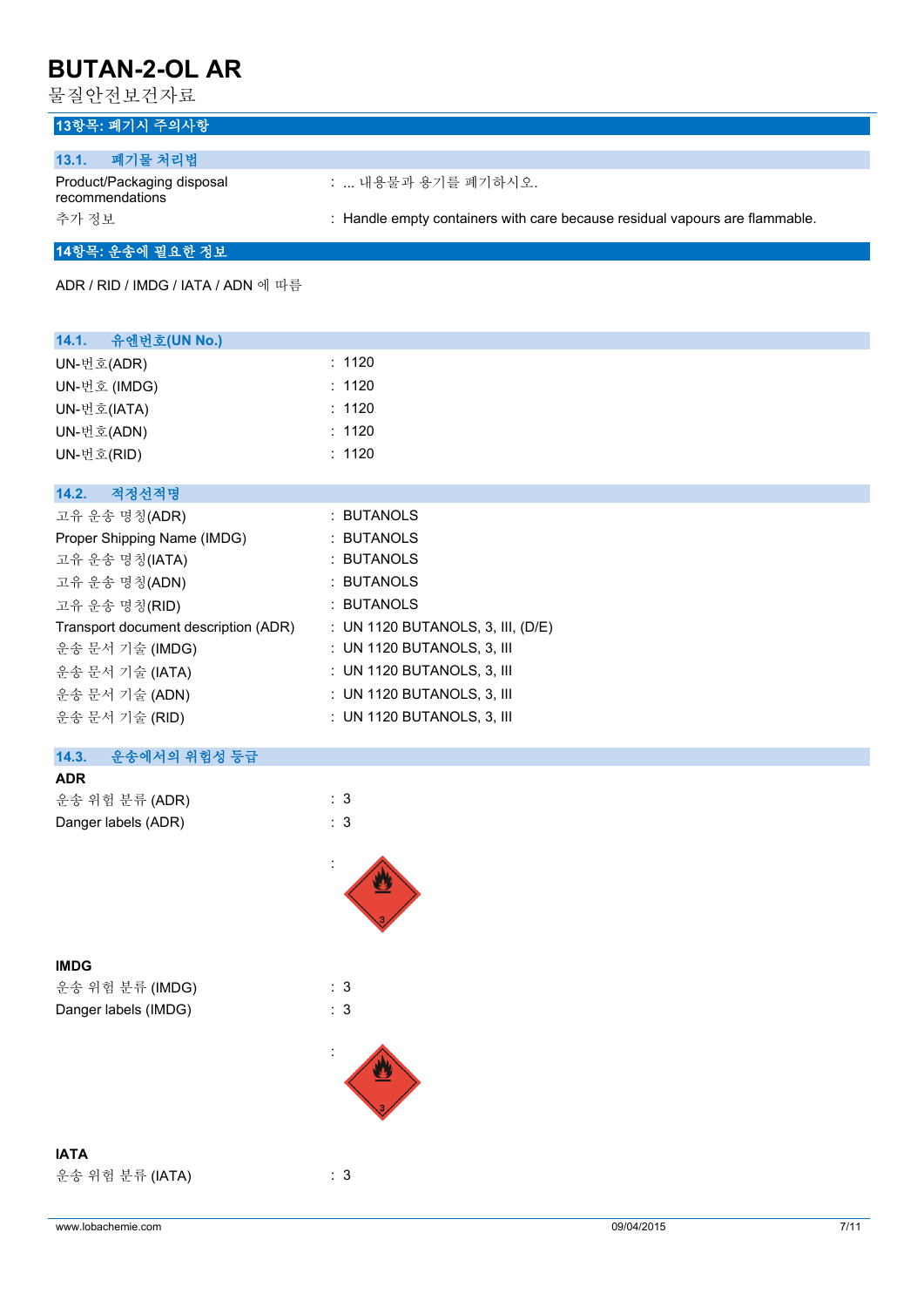물질안전보건자료

| 눌실안선 <mark>모</mark> 건사됴 |                              |  |
|-------------------------|------------------------------|--|
| 위험 표지 라벨(IATA)          | $\colon\,3$                  |  |
|                         |                              |  |
|                         |                              |  |
| <b>ADN</b>              |                              |  |
| 운송 위험 분류 (ADN)          | : 3                          |  |
| Danger labels (ADN)     | : 3                          |  |
|                         |                              |  |
|                         |                              |  |
| <b>RID</b>              |                              |  |
| 운송 위험 분류 (RID)          | : 3                          |  |
| Danger labels (RID)     | $\colon\,3$                  |  |
|                         |                              |  |
|                         |                              |  |
|                         |                              |  |
| 용기등급<br>14.4.           |                              |  |
| 포장 등급(ADR)              | $\colon$ III                 |  |
| 포장 등급(IMDG)             | $\colon$ III                 |  |
| 포장 그룹(IATA)             | $\div$ III                   |  |
| 포장 그룹(ADN)              | $\colon$ III<br>$\colon$ III |  |
| 포장 등급(RID)              |                              |  |
| 14.5. 환경 유해성            |                              |  |
| 환경에 위험                  | : No                         |  |
| 해양오염물질                  | : No                         |  |
| 그 밖의 참고사항               | : 가용 추가 정보 없음                |  |
| 14.6. 사용자를 위한 특별 주의사항   |                              |  |
| - 내륙 수송                 |                              |  |
|                         |                              |  |

| www.lobachemie.com                                           |                           | 09/04/2015 | 8/11 |
|--------------------------------------------------------------|---------------------------|------------|------|
| 운송 범주(ADR)                                                   | $\therefore$ 3            |            |      |
| 탱크 수송용 차량                                                    | : FL                      |            |      |
| Tank code (ADR)                                              | $:$ LGBF                  |            |      |
| Portable tank and bulk container special<br>provisions (ADR) | $:$ TP1                   |            |      |
| Portable tank and bulk container<br>instructions (ADR)       | : T2                      |            |      |
| Mixed packing provisions (ADR)                               | : MP19                    |            |      |
| Packing instructions (ADR)                                   | : P001, IBC03, LP01, R001 |            |      |
| 극소량(ADR)                                                     | $\therefore$ E1           |            |      |
| 일정량(ADR)                                                     | : 5L                      |            |      |
| 분류 코드(UN)                                                    | : F1                      |            |      |
| - 717 10                                                     |                           |            |      |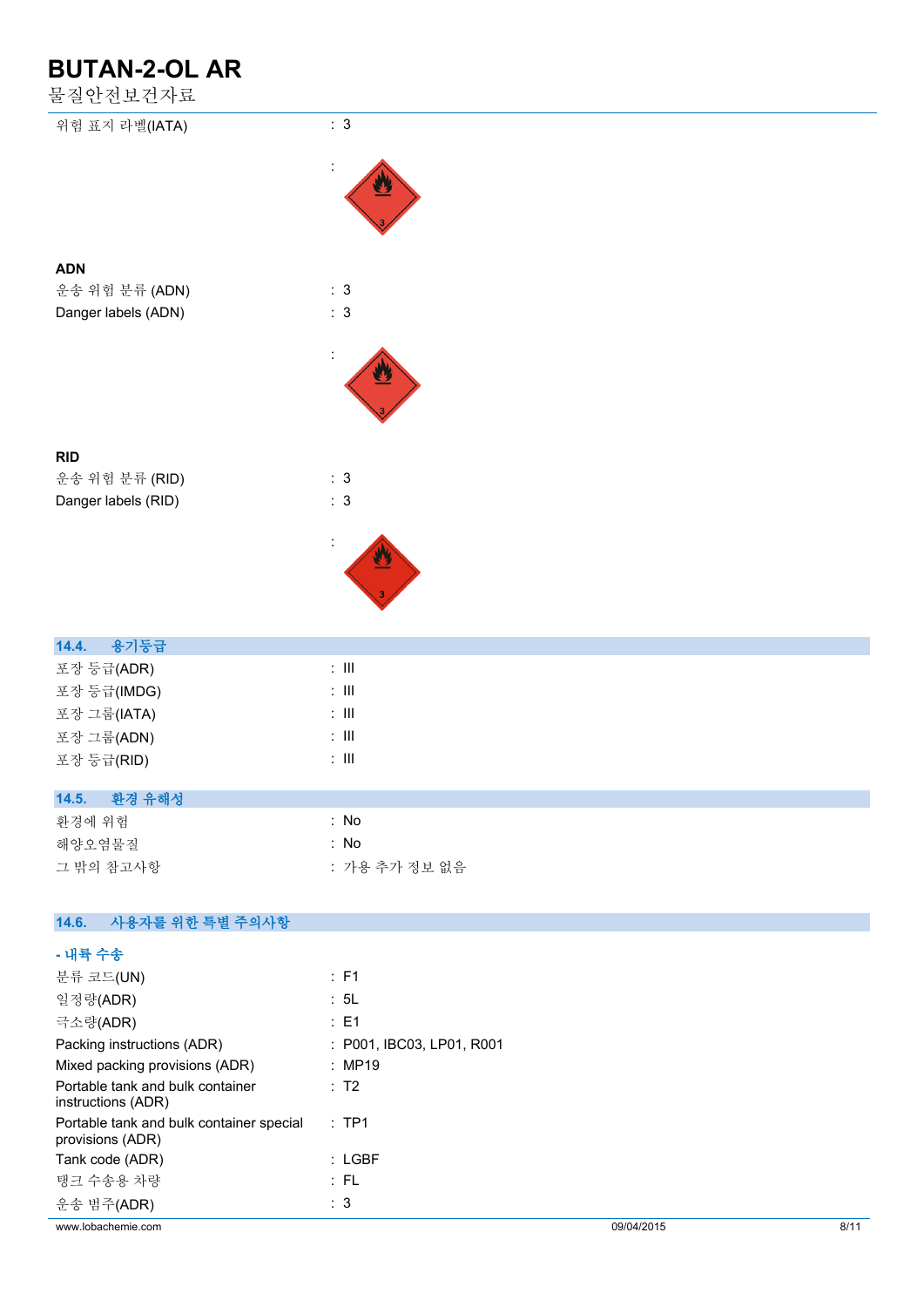물질안전보건자료

| Special provisions for carriage - Packages<br>(ADR)  | : V12                     |
|------------------------------------------------------|---------------------------|
| Special provisions for carriage - Operation<br>(ADR) | : S2                      |
| 위험 식별 번호(Kemler 번호)                                  | 30<br>÷                   |
| 오렌지 플레이트                                             |                           |
|                                                      | <b>30</b>                 |
|                                                      | 1120                      |
| 터널 제한 코드 (ADR)                                       | : D/E                     |
| EAC 코드                                               | : •2YE                    |
| - 해상 운송                                              |                           |
| Special provision (IMDG)                             | : 223                     |
| Limited quantities (IMDG)                            | : 5L                      |
| 극소량(IMDG)                                            | $E = 1$                   |
| Packing instructions (IMDG)                          | : P001, LP01              |
| IBC packing instructions (IMDG)                      | : IBC03                   |
|                                                      | T2                        |
| Tank instructions (IMDG)                             | TP <sub>1</sub>           |
| Tank special provisions (IMDG)                       |                           |
| EmS-No. (Fire)                                       | $: F-E$                   |
| EmS-No. (Spillage)                                   | $:$ S-D                   |
| Stowage category (IMDG)                              | : A                       |
| MFAG-번호                                              | : 129                     |
| - 항공 운송                                              |                           |
| PCA 예상 수량(IATA)                                      | : E1                      |
| PCA 제한 수량(IATA)                                      | : Y344                    |
| PCA 제한 수량 최대 순수량(IATA)                               | 10 <sub>L</sub>           |
| PCA 포장 지침(IATA)                                      | : 355                     |
|                                                      | : 60L                     |
| PCA 최대 순수량(IATA)                                     |                           |
| CAO 포장 지침(IATA)                                      | 366                       |
| CAO 최대 순수량(IATA)                                     | : 220L                    |
| 특별 공급(IATA)                                          | : A3                      |
| ERG 코드(IATA)                                         | : 3L                      |
| - 국내 수로 운송                                           |                           |
| 분류 코드(ADN)                                           | : F1                      |
| 일정량(ADN)                                             | : 5 L                     |
| 극소량(ADN)                                             | $E = 1$                   |
| Carriage permitted (ADN)                             | : T                       |
|                                                      |                           |
| Equipment required (ADN)                             | $:$ PP, EX, A<br>: VE01   |
| Ventilation (ADN)                                    |                           |
| Number of blue cones/lights (ADN)                    | : 0                       |
| - 철도 수송                                              |                           |
| Classification code (RID)                            | : F1                      |
| 한정 수량(RID)                                           | : 5L                      |
| 극소량(RID)                                             | $E = 1$                   |
| Packing instructions (RID)                           | : P001, IBC03, LP01, R001 |
| Mixed packing provisions (RID)                       | : MP19                    |
| Portable tank and bulk container                     | : T2                      |
| instructions (RID)                                   |                           |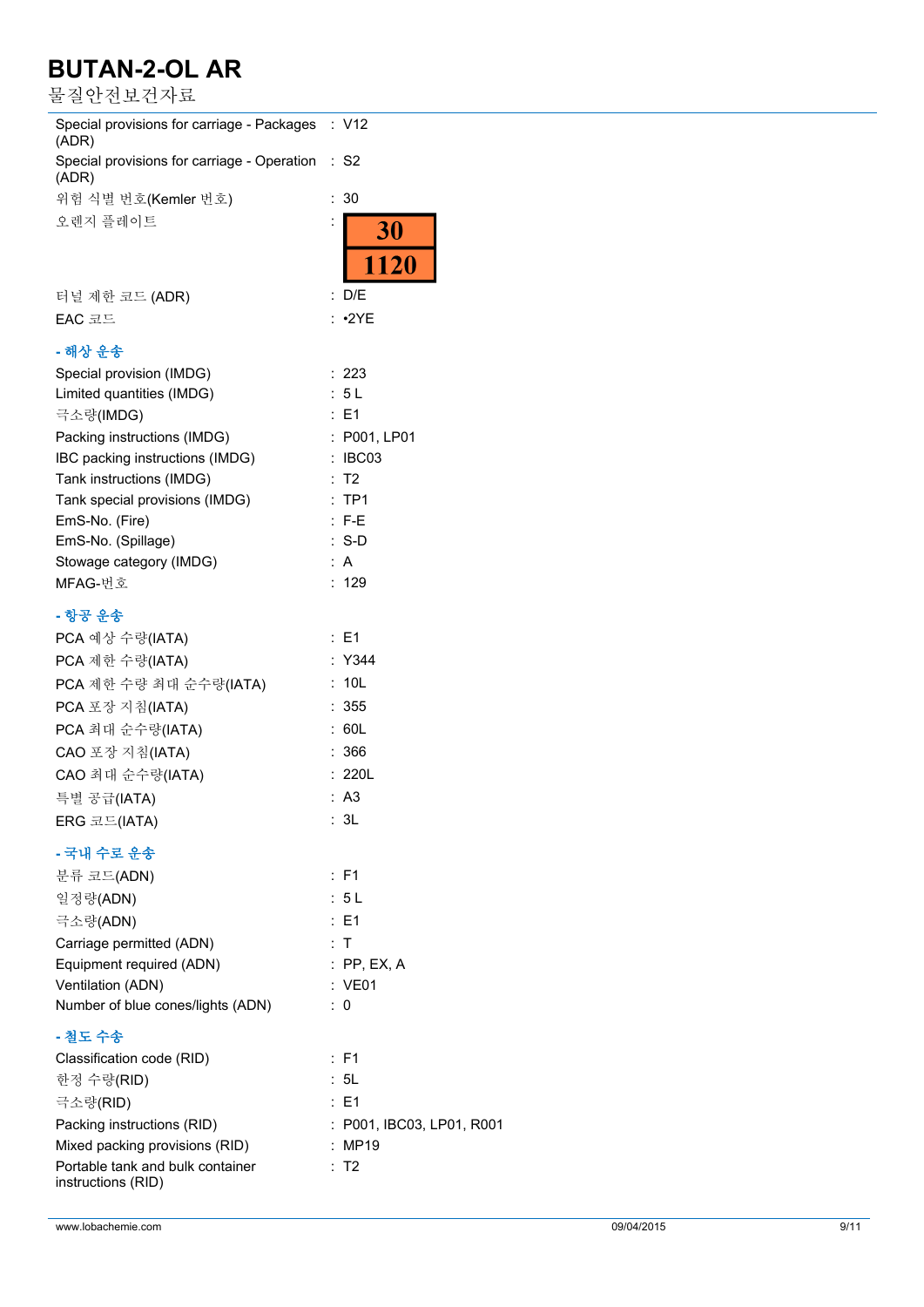물질안전보건자료

| Portable tank and bulk container special<br>provisions (RID) | : TP1            |
|--------------------------------------------------------------|------------------|
| Tank codes for RID tanks (RID)                               | : LGBF           |
| 운송 범주(RID)                                                   | : 3              |
| Special provisions for carriage – Packages<br>(RID)          | : W12            |
| Colis express (express parcels) (RID)                        | $\therefore$ CE4 |
| Hazard identification number (RID)                           | : 30             |

## **14.7. MARPOL 73/78 별첨 II 및 IBC 코드에 따른 대량 운송**

해당없음

### **15항목: 법적 규제현황**

## **15.1. 안전, 보건 및 환경과 관련하여 단일물질 또는 혼합물에 대한 특별 규정/법규**

**15.1.1. EU 규정**

REACH의 별첨 XVII 규제사항에 따른 제한 없음 BUTAN-2-OL AR is not on the REACH Candidate List BUTAN-2-OL AR is not on the REACH Annex XIV List

## **15.1.2. 국가 규정**

### **독일**

| AwSV/VwVwS Annex reference                                                     | : Water hazard class (WGK) 1, slightly hazardous to water (Classification according to<br>VwVwS, Annex 2; WGK No 40) |
|--------------------------------------------------------------------------------|----------------------------------------------------------------------------------------------------------------------|
| 12th Ordinance Implementing the Federal<br>Immission Control Act - 12. BlmSchV | : 12차 BlmSchV(배출 방지 법령) (심각한 사고에 대한 규정) 미대상                                                                          |
| 데마크                                                                            |                                                                                                                      |
| Class for fire hazard                                                          | $\therefore$ Class II-1                                                                                              |
| Store unit                                                                     | : 5 liter                                                                                                            |

| oluit unii             | . טווכו                                                                                                                                          |
|------------------------|--------------------------------------------------------------------------------------------------------------------------------------------------|
| Classification remarks | $\pm$ R10 <h226;h319;h335;h336>; Emergency management guidelines for the storage<br/>of flammable liquids must be followed</h226;h319;h335;h336> |
| 덴마크 규정 권장사항            | : Young people below the age of 18 years are not allowed to use the product                                                                      |

| 15.2. 화학 물질 안정성 평가 |  |  |
|--------------------|--|--|
| 사용할 수 있는 추가 정보가 없음 |  |  |

## **16항목: 그 밖의 참고사항**